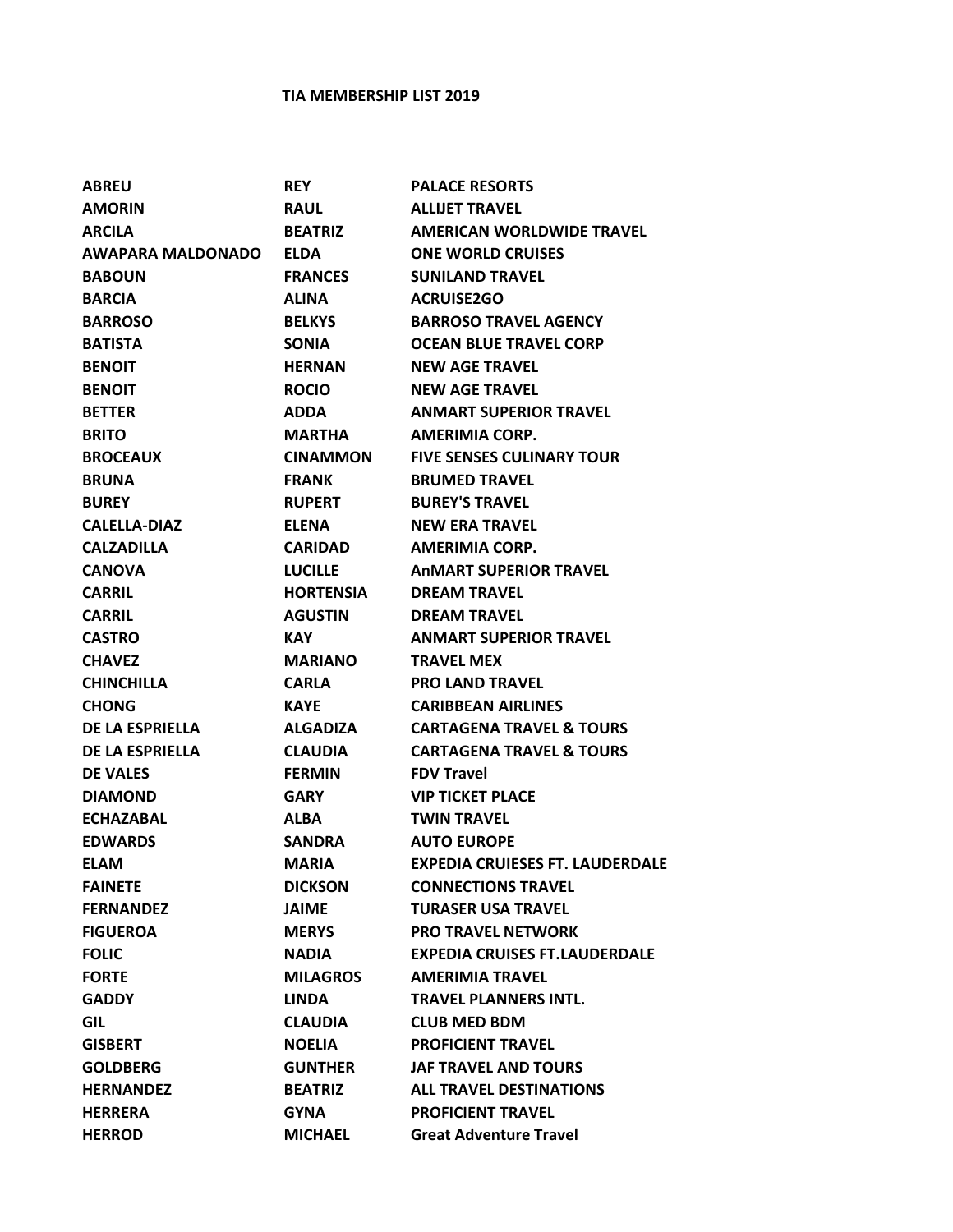| <b>HUBBARD</b>      | <b>RICHARD</b>  | <b>CONTINENTAL TRAVEL</b>             |
|---------------------|-----------------|---------------------------------------|
| <b>HUBBARD</b>      | <b>ROBERT</b>   | <b>PREFERRED TRAVEL</b>               |
| <b>HUBER</b>        | <b>EILENE</b>   | <b>TRAVEL PEOPLE</b>                  |
| <b>INGLE</b>        | <b>MEGAN</b>    | <b>Retired</b>                        |
| <b>ISSA</b>         | <b>HANNEN</b>   | <b>GREAT SEATS MIAMI</b>              |
| <b>JARAMILLO</b>    | Nick            | <b>TEI VACATIONS</b>                  |
| <b>JARAMILLO</b>    | STELLA          | <b>TEI VACATIONS</b>                  |
| <b>KHAN</b>         | <b>LAILA</b>    | <b>CARTAGENA TRAVEL &amp; TOURS</b>   |
| <b>KOSTOWSKI</b>    | <b>DOUG</b>     | <b>TRAVEL PEOPLE</b>                  |
| <b>KRUGLIAK</b>     | <b>KAREN</b>    | <b>BRIT OLOM TOURS</b>                |
| <b>KRUGLIAK</b>     | ZVI             | <b>BRIT OLOM TOURS</b>                |
| <b>LAFAURIE</b>     | <b>SASKIA</b>   | <b>COL TRVEL</b>                      |
| <b>LAHOZ</b>        | LILIANA         | <b>VOLARE TRAVEL</b>                  |
| <b>LAREZ</b>        | <b>EGLYS</b>    | <b>SANTO DOMINGO TRAVEL</b>           |
| <b>LOPEZ</b>        | <b>CRISTINA</b> | <b>NEW ERA TRAVEL</b>                 |
| <b>LORENZO</b>      | <b>CRISTINA</b> | <b>MCL GROUP</b>                      |
| <b>LUACES</b>       | NORMA           | <b>TRAVEL AGENTS INTERNATIONAL</b>    |
| <b>LUBIAN</b>       | <b>MANUEL</b>   | <b>TURVI TOURS</b>                    |
| <b>LUBIAN</b>       | ELENA SUSY      | <b>FUTURA TRAVEL</b>                  |
| LUZZI               | <b>SILVINA</b>  | <b>CARTAGENA TRAVEL &amp; TOURS</b>   |
| <b>MACHADO</b>      | <b>AURORA</b>   | <b>TWIN TRAVEL</b>                    |
| <b>MARTIN</b>       | <b>ANTHONY</b>  | <b>ANMART SUPERIOR TRAVEL</b>         |
| <b>MENDIOLA</b>     | <b>MARTIN</b>   | <b>VER MAR TRAVEL</b>                 |
| <b>MENDIOLA</b>     | <b>MARCIA</b>   | <b>VER MAR TRAVEL</b>                 |
| <b>MENESES</b>      | <b>LYDIA</b>    | <b>PROFICIENT TRAVEL</b>              |
| <b>MONDELUS</b>     | <b>QUEEN</b>    | <b>Slack's Travel Inc.</b>            |
| <b>MOSS</b>         | <b>RICHARD</b>  | <b>ST LUCIA TOURISM</b>               |
| <b>NEGRON</b>       | <b>MARILYN</b>  | <b>Expedia Cruises Ft. Lauderdale</b> |
| <b>OCHOA</b>        | <b>BEATRIZ</b>  | <b>GLOBAL TRAVEL</b>                  |
| <b>OLIVA</b>        | <b>ALVARO</b>   | <b>PROFICIENT TRAVEL</b>              |
| <b>ORDAZ</b>        | <b>DANIEL</b>   | <b>FOUNTAINEBLEAU HOTE</b>            |
| <b>OSAWA</b>        | <b>KUNIKO</b>   | <b>JTB USA INC</b>                    |
| <b>PAEZ</b>         | <b>TANYA</b>    | <b>UNIQUE VACATIONS</b>               |
| <b>PASCALLI</b>     | <b>DEBORAH</b>  | <b>TRAVEL PLANNERS</b>                |
| <b>PATRICK</b>      | <b>MELISSA</b>  | <b>IT'S TRAVEL TIME</b>               |
| <b>PEREZ LLAUDY</b> | <b>SILVIA</b>   | <b>VIP TICKET PLACE</b>               |
| <b>PEREZ LLAUDY</b> | <b>GIL</b>      | <b>CRUISES INC.</b>                   |
| <b>PUCHETA</b>      | <b>MARTIN</b>   | <b>CRUISE &amp; MARITIME VOYAGES</b>  |
| <b>RAFA</b>         | <b>REBECA</b>   | <b>AERO PARADISE TRAVEL</b>           |
| <b>RAMOS</b>        | <b>MARIA</b>    | <b>Travel People</b>                  |
| <b>REYNOSO</b>      | <b>ARTURO</b>   | <b>TRAVEL FOR LESS</b>                |
| <b>RICE</b>         | <b>SUSAN</b>    | <b>NEW ERA TRAVEL</b>                 |
| <b>RIZZI</b>        | <b>MIGUEL</b>   | <b>General Wholesaler</b>             |
| <b>RODRIGUEZ</b>    | <b>GLORIA</b>   | <b>LET'S TRAVEL</b>                   |
| <b>RODRIGUEZ</b>    | <b>MARIA</b>    | <b>AMERICAN EXPRESS</b>               |
| <b>RODRIGUEZ</b>    | <b>DORIS</b>    | <b>RD TRAVEL &amp; PLEASURE</b>       |
| <b>RODRIGUEZ</b>    | <b>CALVIN</b>   | <b>CARNIVAL BDM</b>                   |